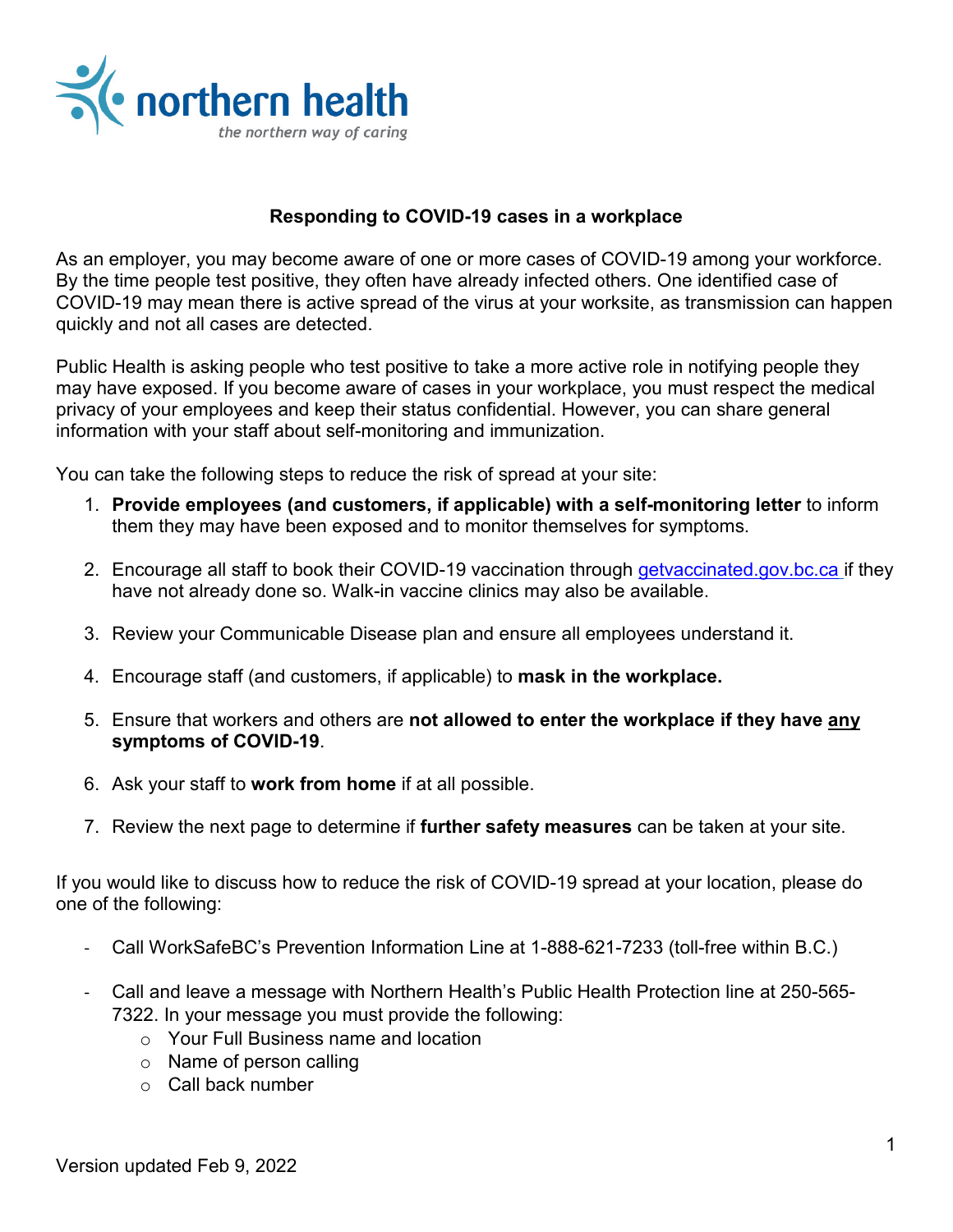

# **HIGH-YIELD ACTIONS TO DECREASE COVID-19 RISK**

Healthy staff and healthy customers means healthy businesses. Here are measures you can take now to protect your business.

# **Communicable Disease plan**

Businesses should have a communicable disease plan. The goal of the communicable disease plan is to reduce the spread of illness at your business. Your business's communicable disease plan should include as much of your COVID-19 safety plan as feasible. See WorkSafeBC for more information on communicable disease plans at: [Communicable disease prevention: a guide for](https://www.worksafebc.com/en/resources/health-safety/books-guides/communicable-disease-prevention-guide-employers?lang=en)  [employers \(WorkSafeBC\).](https://www.worksafebc.com/en/resources/health-safety/books-guides/communicable-disease-prevention-guide-employers?lang=en)

#### **Masking of staff and patrons**

Employers are encouraged to recommend staff and patrons mask while indoors, especially when they are unable to maintain at least 2 metre distance. Masks must cover the nose and mouth. Face shields are not an adequate substitute. Well-fitting, medical grade masks are better than cloth masks, especially respirator grade masks like N95s.

#### **Ventilation**

While physical distancing reduces the risk of COVID-19 spread, COVID-19 can still spread at longer distances, especially in poorly ventilated areas. Take advantage of every opportunity to increase ventilation or use better ventilated areas, including maintaining your HVAC system, opening windows, and holding meetings/taking breaks in larger spaces or outdoors.

#### **Common areas**

Make sure there is physical distancing in every place an employee goes during their day, and during every task they perform.

Physical distancing must also apply to all common locations, e.g. lunch rooms, break rooms, bathrooms, punch stations, equipment rooms, locker rooms and any other common areas where employees normally gather.

You can help reduce risk by:

- Setting maximum capacities for all common spaces to ensure there is enough space for physical distancing. Encourage employees to use alternative spaces for lunch and breaks to reduce crowding.
- Limiting simultaneous use of common spaces by different teams of employees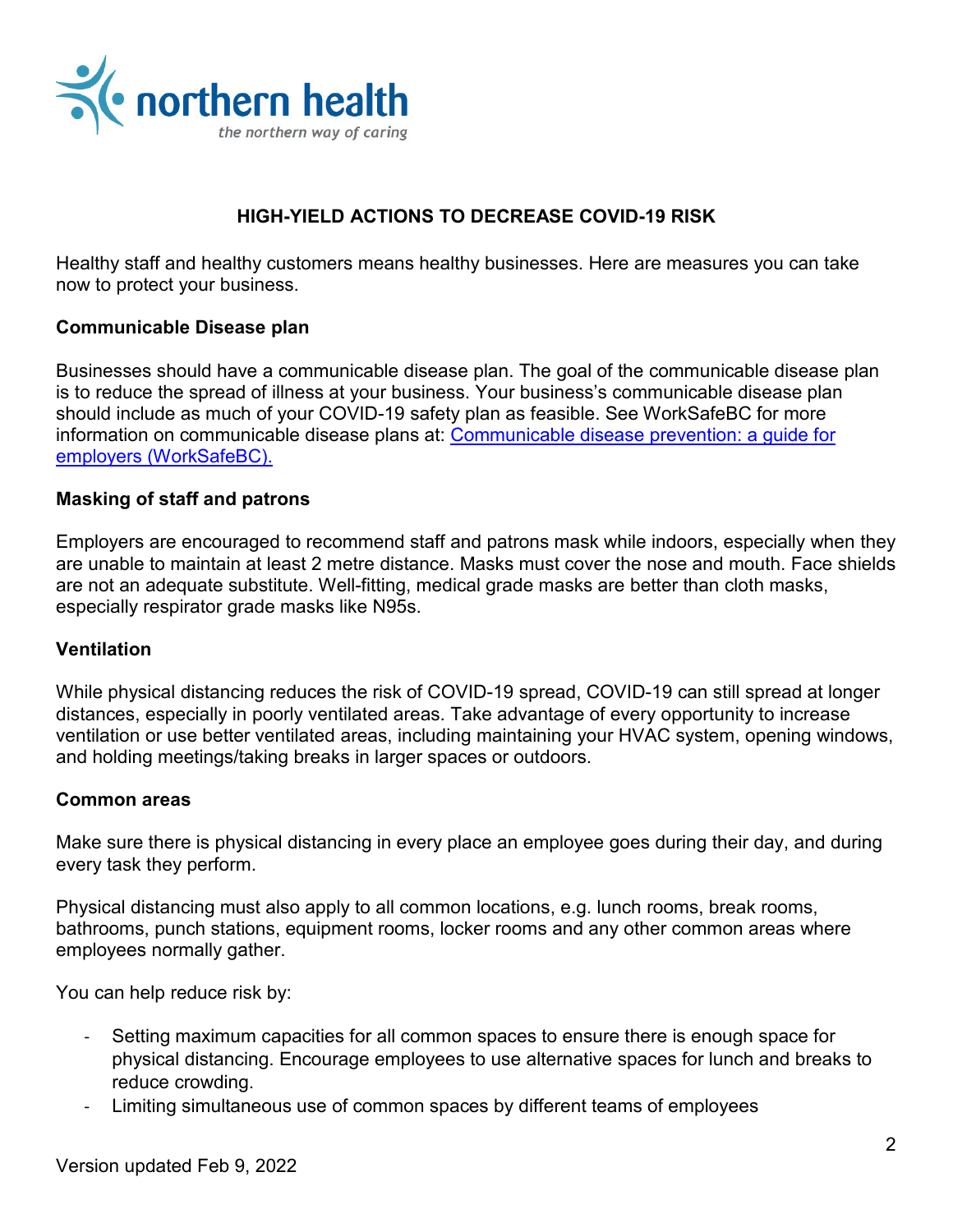

- Re-implementing plexiglass barriers and providing personal protective equipment if physical distancing cannot be maintained at all times.
- Providing employees with their own work vehicles, if applicable.
- Ensuring handwashing stations and cleaning supplies are readily available

### **Encourage all staff to get their COVID-19 Vaccinations**

- COVID-19 vaccination is highly recommended to protect your employees' health and the health of those they work with.
- COVID-19 vaccination will help to prevent future cases at the worksite. It takes up to 2 weeks for the vaccine to start to work and build up some protection against COVID-19.
- Even once vaccinated, all staff should continue to follow all communicable disease infection control measures at the site and in the community to prevent the spread of COVID-19.

#### **Support employees to stay home if sick**

The cost of having one employee stay home when they are sick is much lower than having your entire workforce end up sick with COVID-19, or stuck in self-isolation due to COVID-19 exposure.

All employees should be required to stay home when they are sick. You can support them to do this by:

- o Offering sick days
- o Not requiring a doctor's note
- o Implementing a daily screening or self-screening process for illnesses
- $\circ$  Keep a record to ensure it is performed consistently

If employees develop symptoms part way through their shift, they should be supported to leave the workplace immediately.

#### **Gatherings**

Encourage your staff to minimize their social gathering outside of the worksite. As a business owner, you can also be a role model for your employees and community in your personal life and encouraging your employees to do the same.

#### **Keep good records**

Having detailed logs of where staff worked each day and maintaining a current employee list with contact information and identifying information (e.g. date of birth) will support you to identify close contacts if you become aware of cases.

#### **At large worksites, divide staff into cohorts**

In large worksites, minimize staff rotation/movement between different parts of the worksite or between different teams and avoid staff from different parts of the worksite taking breaks together.